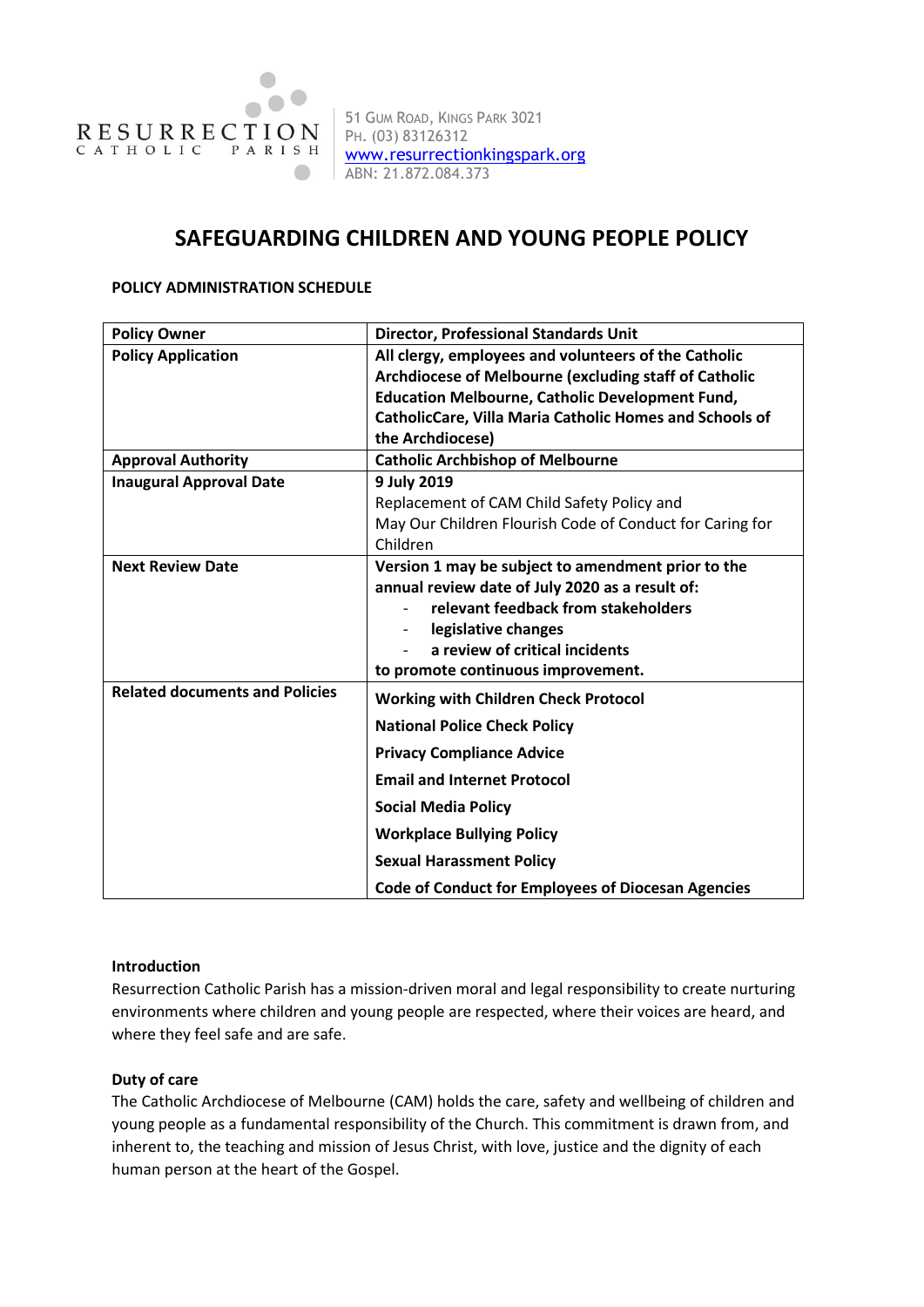## **Right to safety and participation**

A culture of safety within the Church ensures that children and young people (defined as a person under 18 years of age) can actively and fully participate in the life of the Church and realise their potential in a faith community. CAM has a zero tolerance for all forms of child abuse and maltreatment and is committed to protecting children and young people from harm.

## **Child abuse**

Child abuse or maltreatment is defined as an act (or series of acts) that endangers a child or young person's physical or emotional health or development and/or a failure to provide conditions to the extent that the health and development of the child or young person is significantly impaired or placed at risk.

Categories of abuse and maltreatment include:

- physical abuse
- sexual abuse including grooming
- **EXEC** emotional abuse including spiritual abuse
- **Filter** family violence
- **neglect**
- **u** discrimination
- **•** bullying

Signs and indicators of child abuse or maltreatment are not always obvious. Physical abuse may be more visible than other forms of abuse (e.g. bruising). Neglect is harder to identify as it consists of a failure to provide adequate care and attention. Likewise, you may not witness discrimination or bullying in relation to disability, mental illness, family violence, skin colour or race, gender identity or sexual orientation. However, it may result in signs or indicators in the child's behaviour, for example social withdrawal and depression.

All children and young people are vulnerable but there are some children and young people who have an even higher risk of abuse than the general population. They are children who have experienced abuse before or who have a disability, are from culturally and linguistically diverse backgrounds, those experiencing poverty or homelessness or out of home care. Similarly, the child safety needs of Aboriginal and Torres Strait Islander children and young people are more acute due to a history of racism, marginalisation and dispossession.

## **Dignity of children and young people**

CAM values the contribution and dignity of all children and young people and creates opportunities to involve children and young people in decision-making about programs, activities and events that affect them. CAM recognises that the need for empowerment of all children and young people, especially those at greater risk of abuse. Their involvement in decision-making can be a significant protective factor in preventing abuse within Church organisations.

## **Informing and involving parents (and guardians) in promoting child safety**

CAM acknowledges that effective child safety within parishes, agencies and entities cannot be undertaken without the involvement of parents (and guardians) and seeks to engage parents as critical partners in promoting the safety of children and young people. The involvement of parents and guardians of children and young people who are more vulnerable to experiencing abuse is particularly important.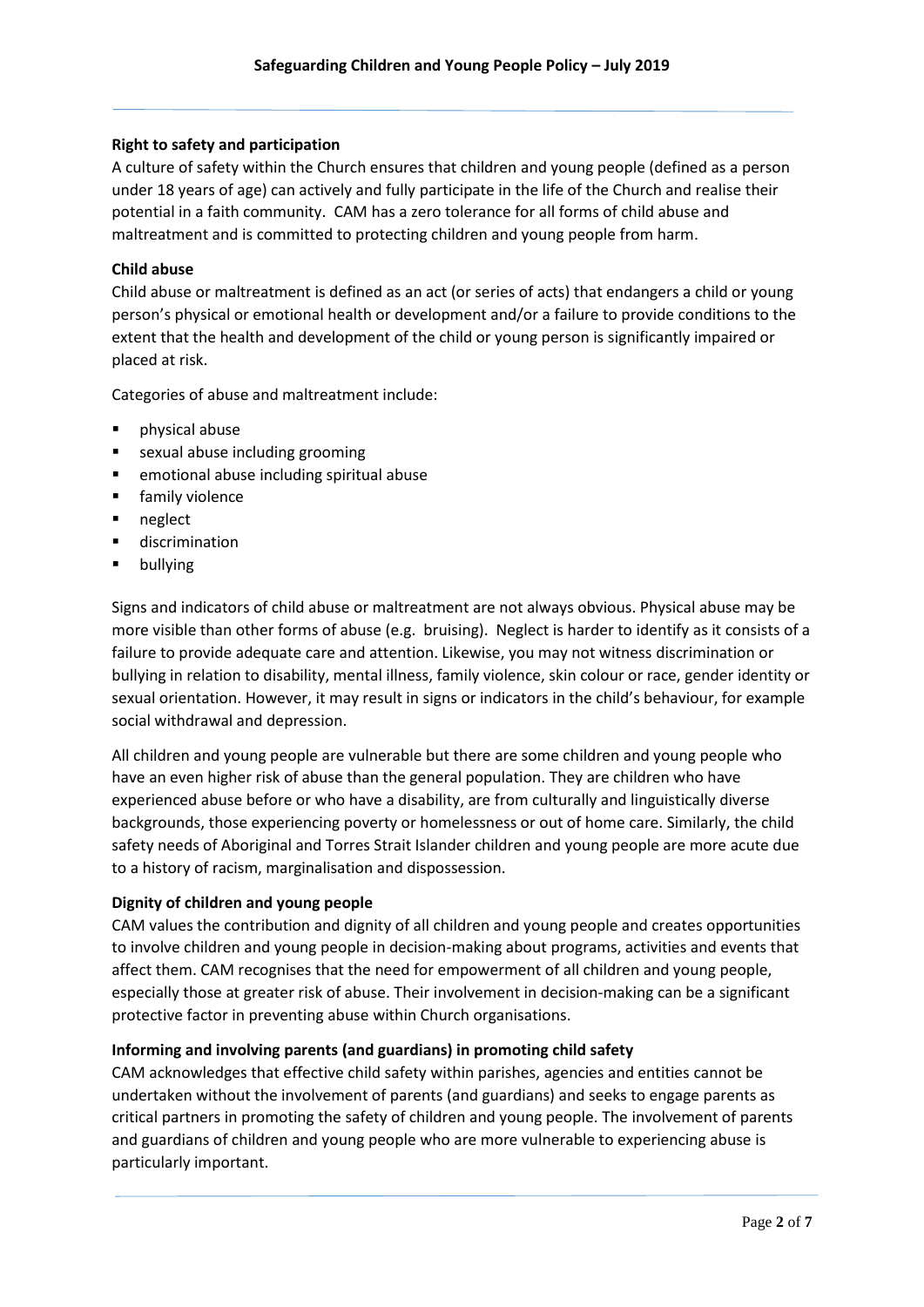# **Safeguarding children and young people within the Catholic Archdiocese of Melbourne**

CAM acknowledges that preventing child abuse requires proactive approaches across policies, procedures and practices consistent with the requirements of the:

- Child Safe Standards and the Reportable Conduct Scheme (Commission for Children and Young People, Victoria)
- National Principles for Child Safe Organisations (Australian Human Rights Commission)
- National Catholic Safeguarding Standards (Catholic Professional Standards Limited)

In fulfilling this responsibility, CAM has developed a comprehensive framework to guide the implementation of child safety policies, procedures and practices within parishes, agencies and entities with the aim of preventing child abuse, empowering children and young people, and responding to concerns, disclosures or allegations of child abuse or child-related misconduct.

This policy provides a broad overview of the framework and should be read in conjunction with supporting resources e.g. implementation guidelines, factsheets, templates.

The application of this policy extends to clergy, employee and volunteer behaviour within the context of their role within the Church: within the physical boundaries of CAM (e.g. churches, parish halls, presbyteries); beyond the physical boundaries including pastoral support, visitation or outreach on non-church property (e.g. hospitals, detention centres, prisons, homes), online or via digital environments and while travelling outside the Archdiocese whether locally, interstate or overseas.

# **Safeguarding responsibilities**

Through the Professional Standards Unit, the Archbishop supports and assists parishes, agencies and entities to:

- implement safeguarding practices and processes outlined in this policy
- coordinate the response to allegations and reports of child safety related misconduct and child abuse in relation to clergy, employees and volunteers across the Archdiocese
- **number 4** monitor and continually improve safeguarding practices and processes.

CAM parish, agency and entity leadership is responsible for ensuring compliance with this policy and relevant procedures and practices within each parish, agency and entity to protect children and young people. The PSU will require the leadership of each parish, agency or entity with its Safeguarding Committee to summarise its compliance with the requirements of this policy on an annual basis.

The Safeguarding Committee established within each parish, agency or entity plays a central role in assisting the parish priest, or agency or entity leader with implementation of the requirements of this policy.

Further, as safeguarding children and young people is a collective responsibility; all persons in ministry, working or volunteering within CAM acknowledge their individual responsibility to comply with clear behavioural expectations to act in manner that is caring, respectful and safe toward children and young people.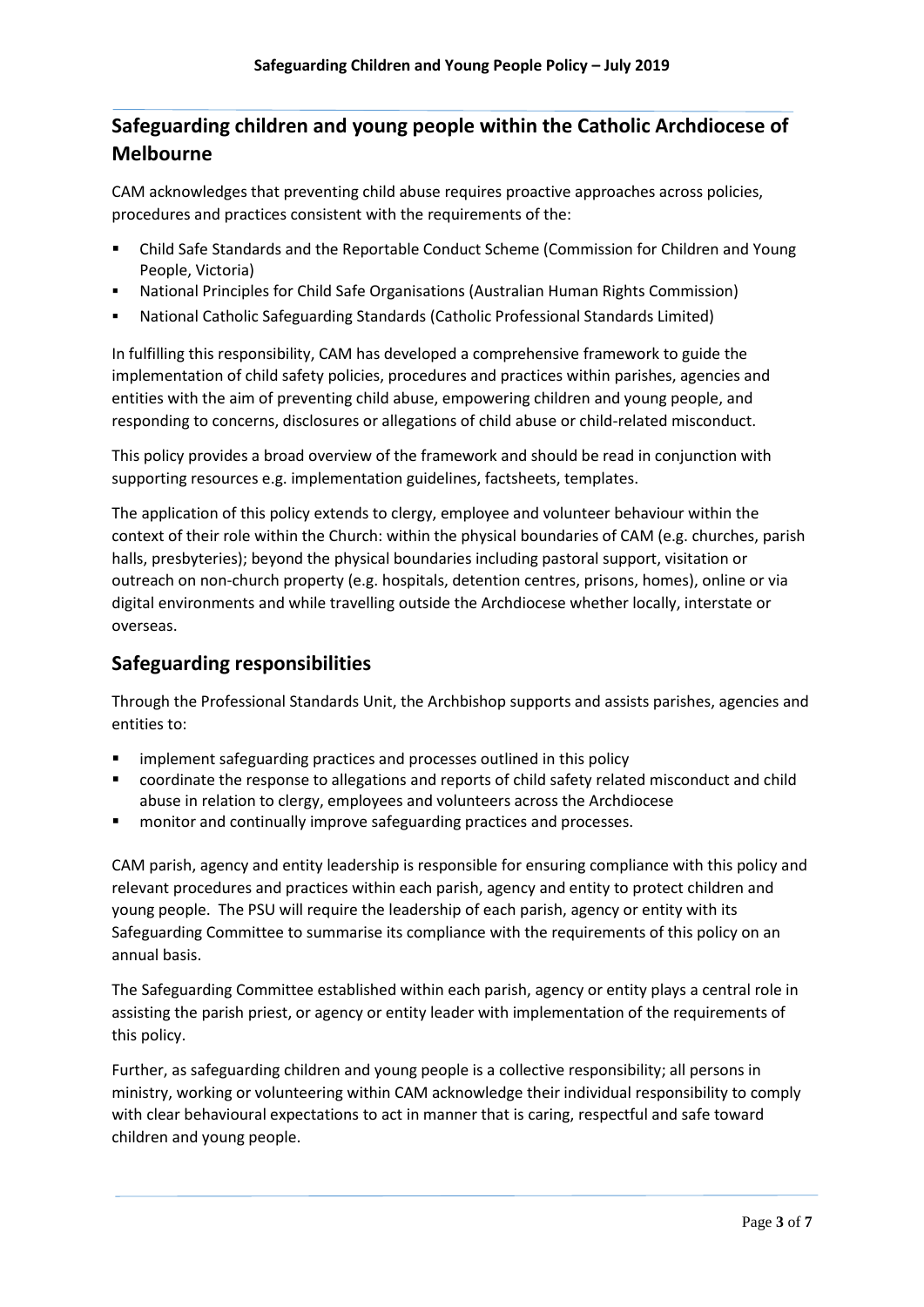**Every member of the clergy, employee or volunteer within the Archdiocese has a moral, legal and ethical responsibility to care for, and promote the wellbeing of children and young people, and protect them from harm or abuse.**

This applies to all those involved in Archdiocesan parishes, agencies and entities including:

- clergy, including all canonical administrators of a parish (e.g. bishop, parish priest, assistant priest, migrant chaplains, visiting clergy, priests in residence, supply clergy, deacons)
- Sisters, Brothers and Religious Priests holding an appointment from the Archbishop to undertake work in parish or Archdiocesan entities
- employees (including casual employees)
- lay ecclesiastical ministers including pastoral associates, those engaged in chaplaincy
- **volunteers**
- **seminarians**
- persons residing at the presbytery or on the grounds of the parish, agency or entity
- **students on placement**
- contractors (where applicable)

The CAM Safeguarding Children and Young People Policy parallels the development of similar policies in a range of CAM organisations involved in education, health and welfare. CatholicCare, Catholic Education Melbourne, Catholic systemic schools, Mannix College and Villa Maria Catholic Homes all have safeguarding policies and personnel working or volunteering in these organisations will be guided by these policies and are not bound by the CAM Safeguarding Children and Young People Framework.

## **Safe personnel**

## **Selection, recruitment and screening**

CAM in seeking to provide safe and enriching interactions with children and young people within the context of parishes, agencies and entities, sets out selection, recruitment and screening processes that consider the suitability and appropriateness of persons to work with children and young people in ministry or in an employment or voluntary role to minimise the risk of child abuse occurring.

#### **Child safety code of conduct**

A specific child safety code of conduct provides guidance to clergy, employees and volunteers in the context of their involvement with children and young people in their parish, agency or entity role.

#### **Induction**

Induction processes incorporate safeguarding awareness to build a foundation of understanding and commitment to the safety of children and young people.

## **Safeguarding Training**

In supporting clergy, employees and volunteers to promote the safety of children and young people and discharge their responsibilities in line with this policy, CAM provides a range of training and education activities that equip clergy, employees and volunteers with the skills and knowledge to promote the safe participation of children and young people.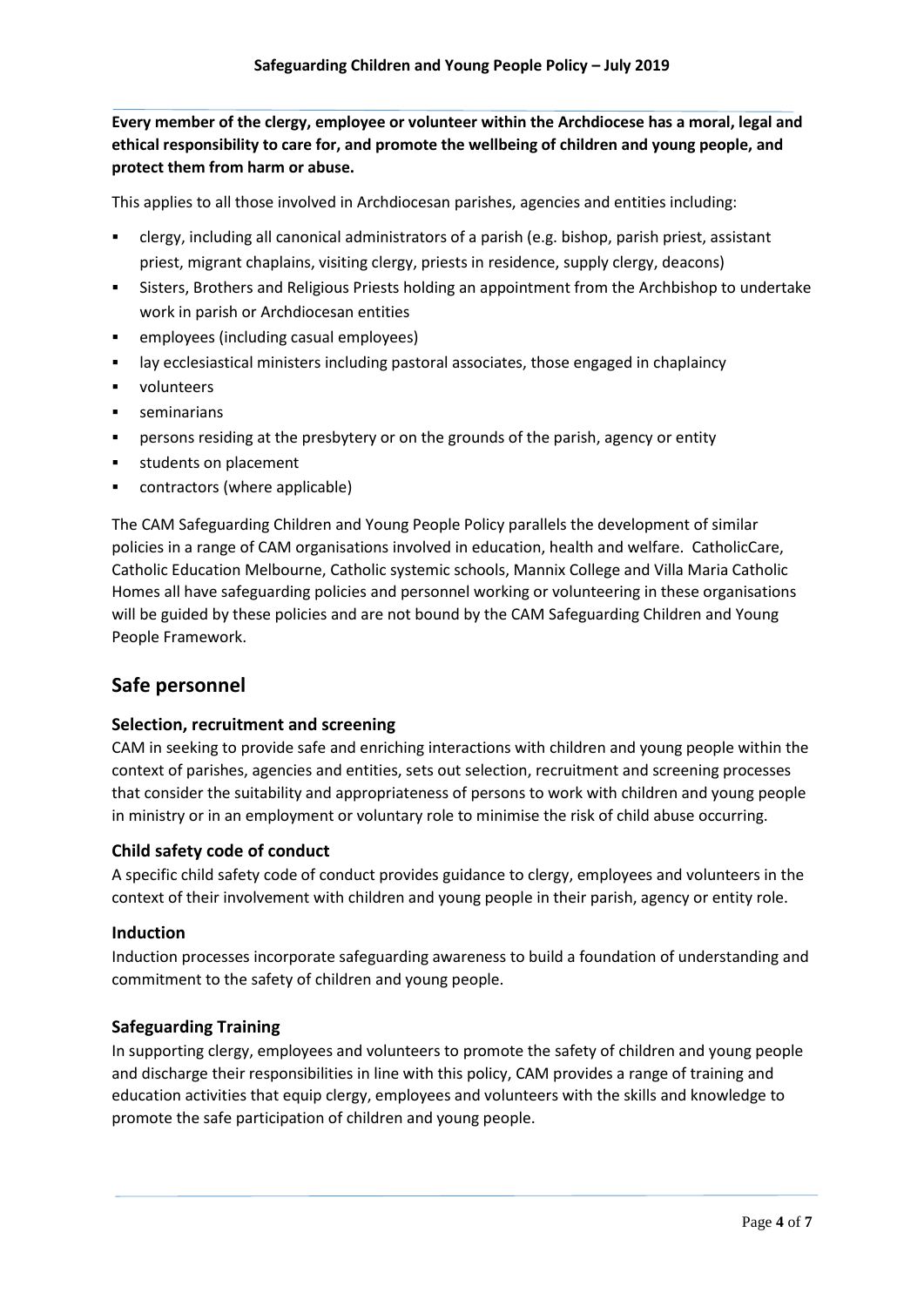## **Supervision**

It is a requirement of this policy that those whose roles involve working with children and young people are provided with supervision and support to undertake their role in a manner which promotes the safety of children and young people and enables detection of behaviour that may be detrimental to children and young people.

## **Safe programs, activities and events**

## **Child safety risk management**

CAM parishes, agencies and entities safeguard children and young people by employing a risk management approach that systemically identifies and assesses risk associated with programs, activities and events involving children and young people to minimise opportunities for harm to occur.

## **Practice and behavioural guidelines**

In addition to risk management process, parishes, agencies and entities utilise guidance provided in practice and behavioural guidelines in relation to conducting programs, activities and events involving children and young people.

## **Responding to and reporting child abuse**

The safety of children and young people is paramount. All concerns, allegations or complaints of child abuse will be taken seriously, and acted upon consistent with the Catholic Archdiocese of Melbourne's moral, ethical and legal obligations to safeguard children and young people.

In Victoria, the following legislation governs how adults should respond to child abuse:

- The *Children, Youth and Families Act 2005* (Vic) defines when a child is in need of protection (s 162) and the mandatory reporting obligations of certain professionals working in our community (ss 182, 184).
- The *Child Wellbeing and Safety Act 2005* (Vic) sets out the Reportable Conduct Scheme.
- The *Crimes Act 1958* (Vic) creates the offences of 'failure to protect' (s 49O) and 'failure to disclose' (s 327) which place additional legal responsibilities in relation to reporting, if a reasonable belief has been formed that a child or young person is at risk of or experiencing child sexual abuse.

CAM acknowledges its moral, legal and ethical duty to effectively respond to and report concerns, allegations or complaints of child-safety related misconduct and/or child abuse to the appropriate authorities such as the Victoria Police, Child Protection (Department of Health and Human Services) and the Reportable Conduct Scheme (Commission for Children and Young People).

Children and young people (and their families) within CAM have information and support to report a concern, allegation or make a complaint through processes that are accessible and respectful.

It is a requirement of this policy that CAM clergy, employees and volunteers, make a report if they have formed a reasonable belief that a child or young person has experienced abuse, is experiencing abuse or is at risk of harm in the course of their ministry or work. Not reporting child abuse or misconduct that places children and young people at risk of harm is a breach of the Safeguarding Children and Young People Policy.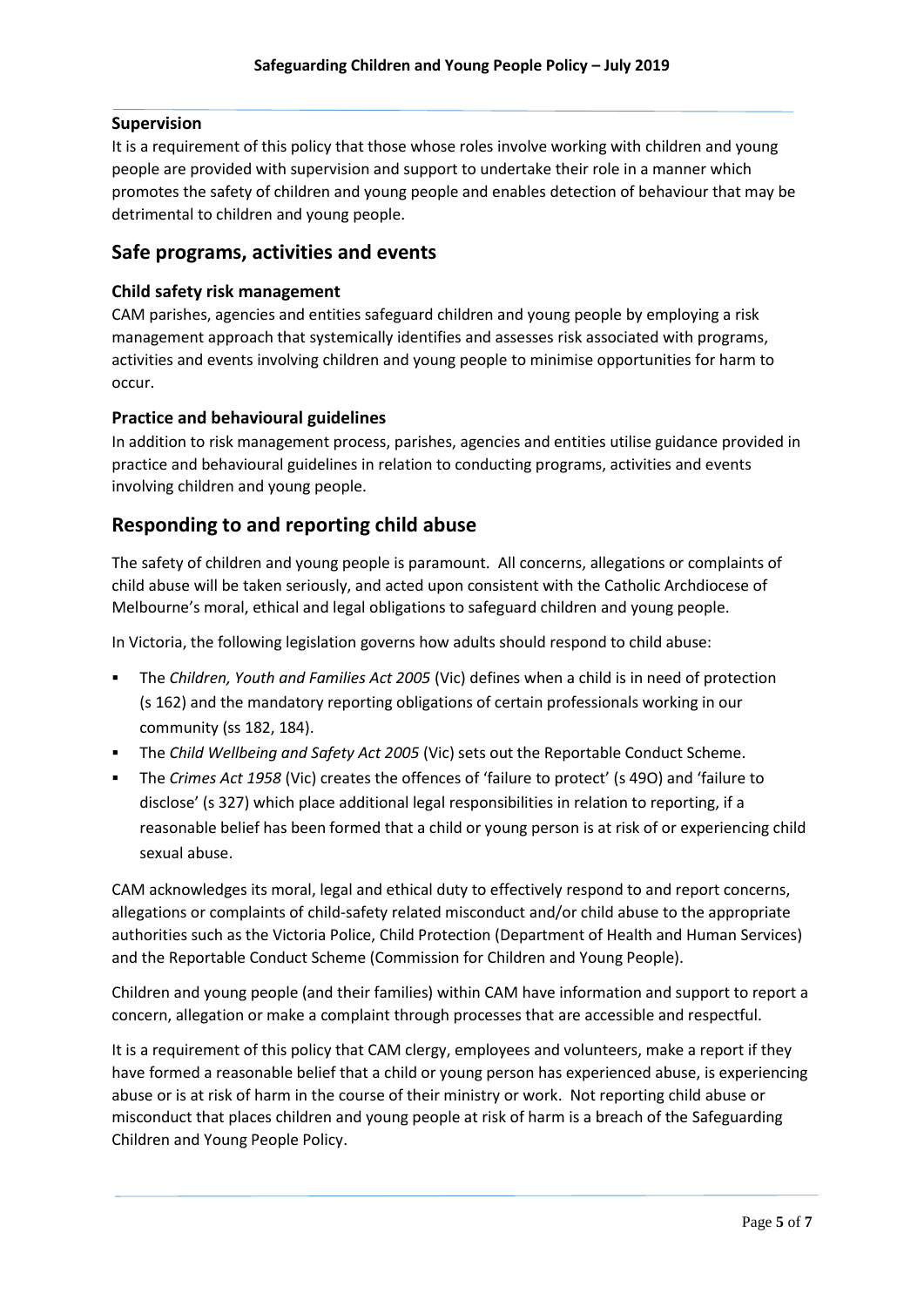Making a child abuse report involves notifying statutory authorities and the Professional Standards Unit (PSU) of the Catholic Archdiocese of Melbourne in a timely manner (as soon as practicable after forming a reasonable belief, unless the child or young person is in imminent danger).

Reporting to the PSU ensures that parishes, agencies and entities across the Archdiocese report and respond appropriately to concerns, allegations of complaints in relation to safety of children and young people.

All reports are to be documented on the **Child-safety Related Misconduct and/or Child Abuse Report Form** and emailed to the Professional Standards Unit – [professional.standards@cam.org.au](mailto:professional.standards@cam.org.au) – as soon as practicable.

In Victoria, alleged child abuse perpetrated by:

- clergy, employees and volunteers is reported to the Sexual Offences and Child Abuse Investigation Team (SOCIT) within Victoria Police
- a family member is reported to Child Protection Department of Health and Human Services (DHHS)
- a child or young person is reported to Child Protection (DHHS) and/or the SOCIT (Victoria Police) (e.g. sexually harmful behaviour, aggression, violence, online exploitation).

## **VICTORIA POLICE**

Sexual Offences and Child Abuse Investigation Team (SOCIT): [www.police.vic.gov.au/content.asp?Document\\_ID=36448](http://www.police.vic.gov.au/content.asp?Document_ID=36448)

## **CHILD PROTECTION (DHHS)**

North and West (Metro) region: 1300 664 9777 South region: 1300 655 795 East region: 1300 360 391 West (Rural) region: 1800 075 599 After-hours and weekends: 13 12 78

## **PSU's role in relation to reports of alleged child-related misconduct and/or child abuse**

The Professional Standards Unit (PSU) is responsible for coordinating child-safety related misconduct and child abuse reports in relation to the safety and wellbeing of children and young people and liaising with statutory authorities.

The PSU will be guided by the recommendations of Victoria Police and/or Child Protection in relation to any action that may be required to promote the safety of those involved and the integrity of the investigation process.

CAM has a legal responsibility under the Reportable Conduct Scheme to notify current and historical incidents of suspected child abuse or misconduct of clergy, employees and volunteers to the Commission for Children and Young People (CCYP).

Serious misconduct and/or criminal behaviour will be reported to the Reportable Conduct Scheme (Commission for Children and Young People) and/or Victoria Police and be subject to internal investigation and disciplinary action (and/or administrative action subject to the requirements of Canon Law for members of the clergy).

Disciplinary action is determined by the seriousness of the misconduct.